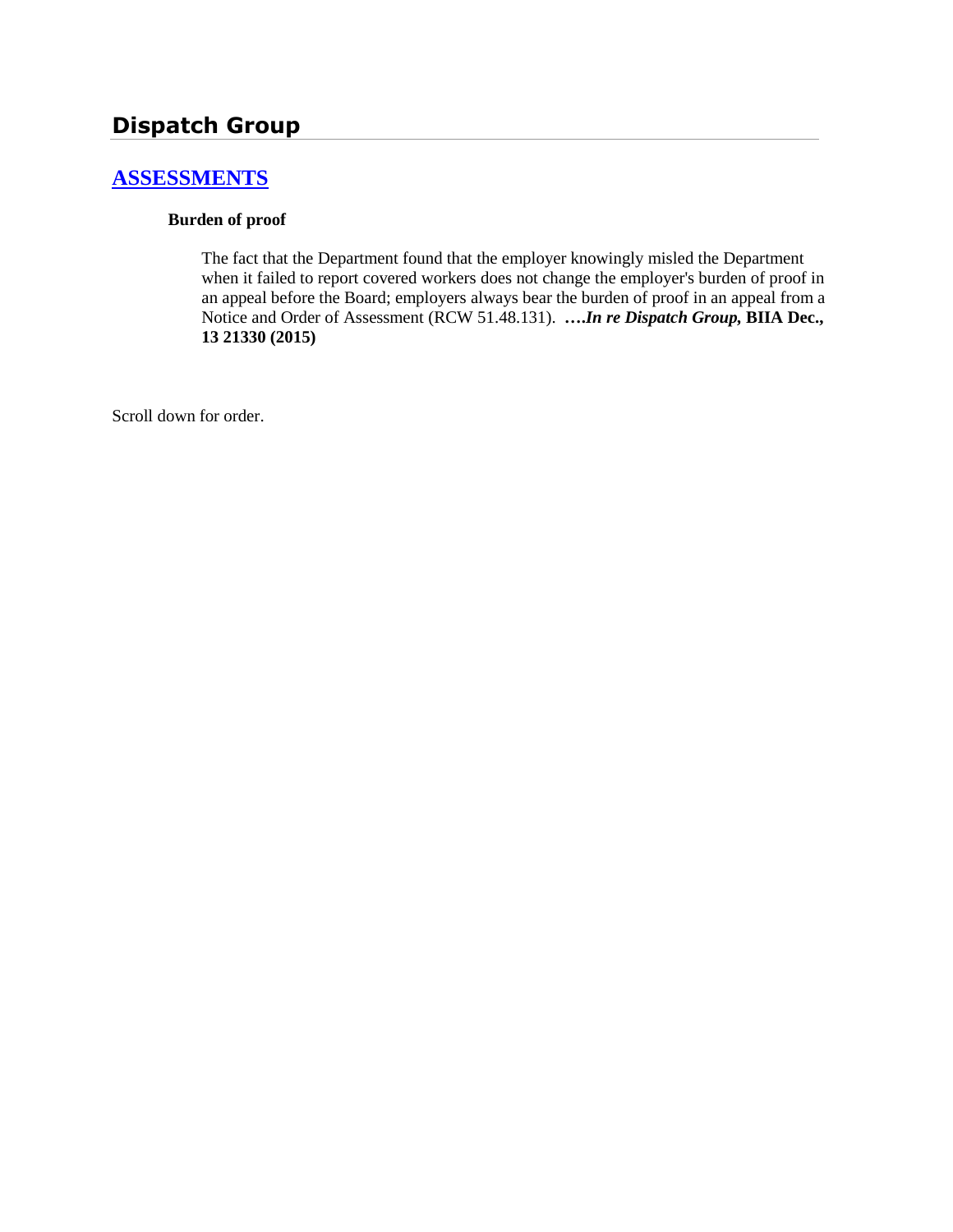### **BEFORE THE BOARD OF INDUSTRIAL INSURANCE APPEALS STATE OF WASHINGTON**

**)**

**IN RE: DISPATCH GROUP, INC. ) DOCKET NO. 13 21330**

**FIRM NO. 252,688-00 ) DECISION AND ORDER**

APPEARANCES:

Firm, Dispatch Group, Inc., by Gryphon Law Group, P.S., per Carmen R. Rowe and Katherine Beeler

Department of Labor and Industries, by Kevin Guichon, Litigation Specialist, and by The Office of the Attorney General, per Maureen A. Mannix

The firm, Dispatch Group, Inc., (Dispatch) filed an appeal with the Board of Industrial Insurance Appeals on December 20, 2013, from an order of the Department of Labor and Industries dated December 10, 2013. In this order, the Department affirmed its order dated January 29, 2013, in which it assessed taxes against the firm totaling \$95,746.63 for the first quarter of 2011 through the second quarter of 2012, including penalties and interest. The Department order is **AFFIRMED**.

# **DECISION**

As provided by RCW 51.52.104 and RCW 51.52.106, this matter is before the Board for review and decision. The firm filed a timely Petition for Review of a Proposed Decision and Order issued on April 24, 2015, in which the industrial appeals judge affirmed the Department order dated December 10, 2013. On June 15, 2015, the Department filed a response to the firm's Petition for Review.

The Board has reviewed the evidentiary rulings in the record of proceedings and finds that no prejudicial error was committed. The rulings are affirmed.

We agree with the industrial appeals judge that the Department order should be affirmed. We have granted review to clarify the burden of proof related to the Department's finding that Dispatch knowingly mislead the Department when it failed to report its covered workers.

Mariya Khomlyak owned a company called Mariya's Housecleaning. She contracted with individuals and companies to clean offices and residences. The Department audited her company and assessed taxes and penalties in 2011. It appears that Mariya's Housecleaning closed down during that audit and set up Dispatch Group, Inc., dba Mariya's Housecleaning. It also appears this company operated in the same way as the prior company.

1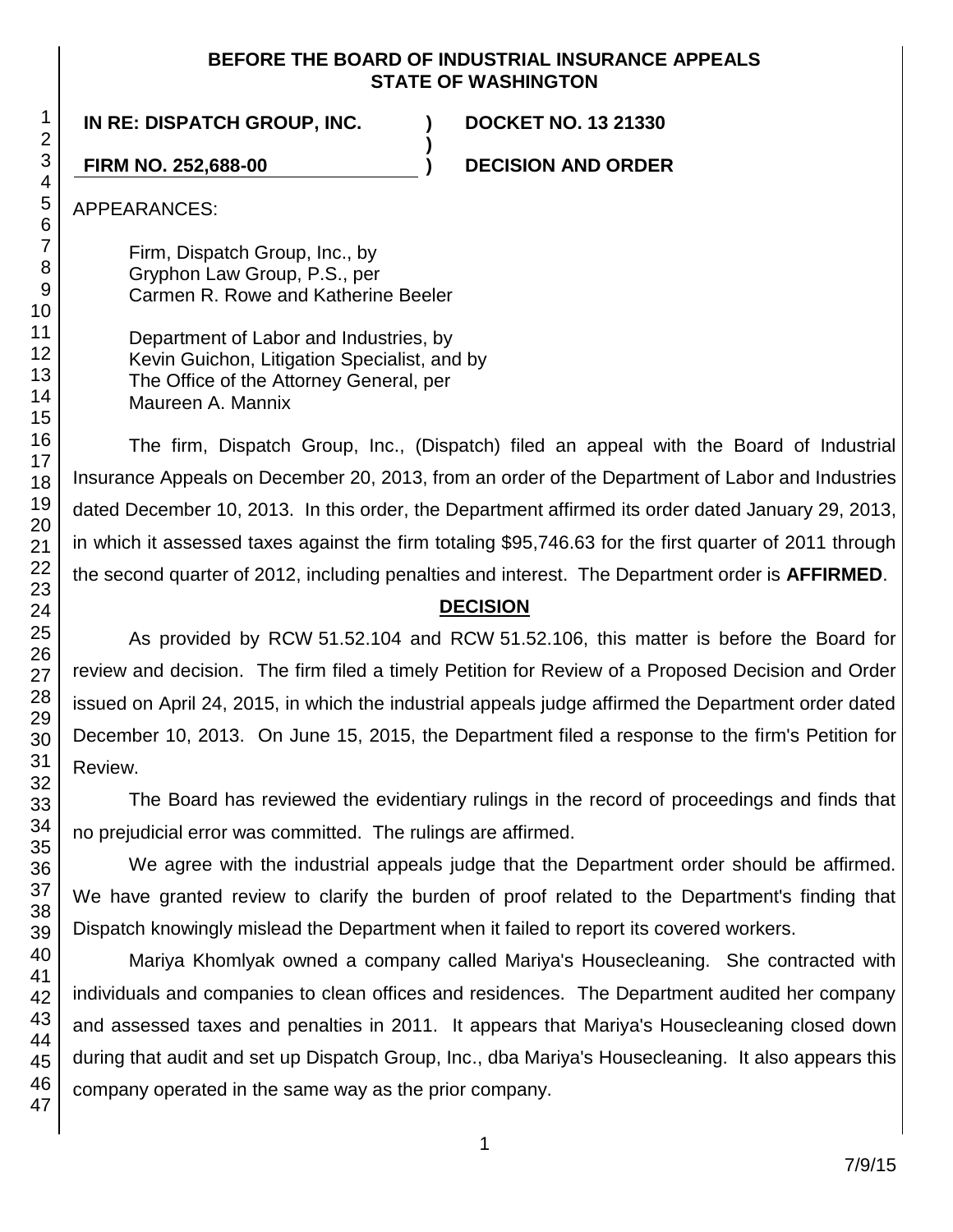Dispatch contracted with individuals and companies to clean offices and residences. They had written contracts, an example is Exhibit No. 2. Dispatch advertised for clients and then contacted the contractors to assign jobs. The contractors were not required to take the job but if they did they had to abide by the terms, including performing the cleaning on the days and hours set by Dispatch. They also had to abide by the rules of conduct set up by Dispatch. The customer paid Dispatch directly and the contractor submitted an invoice and was paid a percentage of the fee. Some of the contractors had other customers but most relied solely on the work referred to them by Dispatch.

The auditor for Mariya's Housekeeping referred Dispatch to the Department to audit due to the similarities between the business practices between the two companies. It was assigned to Jessica Mixer, who audited the firm. Dispatch notified the Department it wanted to be represented by its bookkeeper, Maria Waligora. The parties met and Ms. Mixer was given several documents. The exhibits tell the entire story of the audit.

Ms. Mixer sent out independent contractor questionnaires and received about half in return. She also spoke to some of the contractors. Based on her review of the facts, statutes, and Department regulations she found that the contractors were covered workers. Because Dispatch did not have any time records, she estimated the taxes by taking the amount of money the contractors were paid and dividing it by the state wide average of work for janitorial service. She also assessed penalties for failure to maintain records, failure to register workers, and for knowingly misrepresenting based on the fact that the creation of Dispatch appeared to be an attempt to avoid taxes after the unfavorable assessment against Mariya's Housekeeping.

We agree with the Proposed Decision and Order. Dispatch did not prove that its employees were exempt from coverage under the *White<sup>1</sup>* test. The contract between Dispatch and contractors specifically forbids the contractor from having anyone else do the job unless Dispatch approves. There is no special equipment involved and the workers require no assistance.

Dispatch also failed to establish exemptions under the statutory exceptions.<sup>2</sup> The Proposed Decision and Order goes into great detail with each exception and we have little to add. The only thing we really know is that most of the contractors had UBI numbers. The workers are required to meet all six requirements to qualify under the statutory exemptions and most did not meet even one

l

*White v. Department of Labor & Indus.*, 48 Wn.2d 470 (1956).

RCW 51.08.180.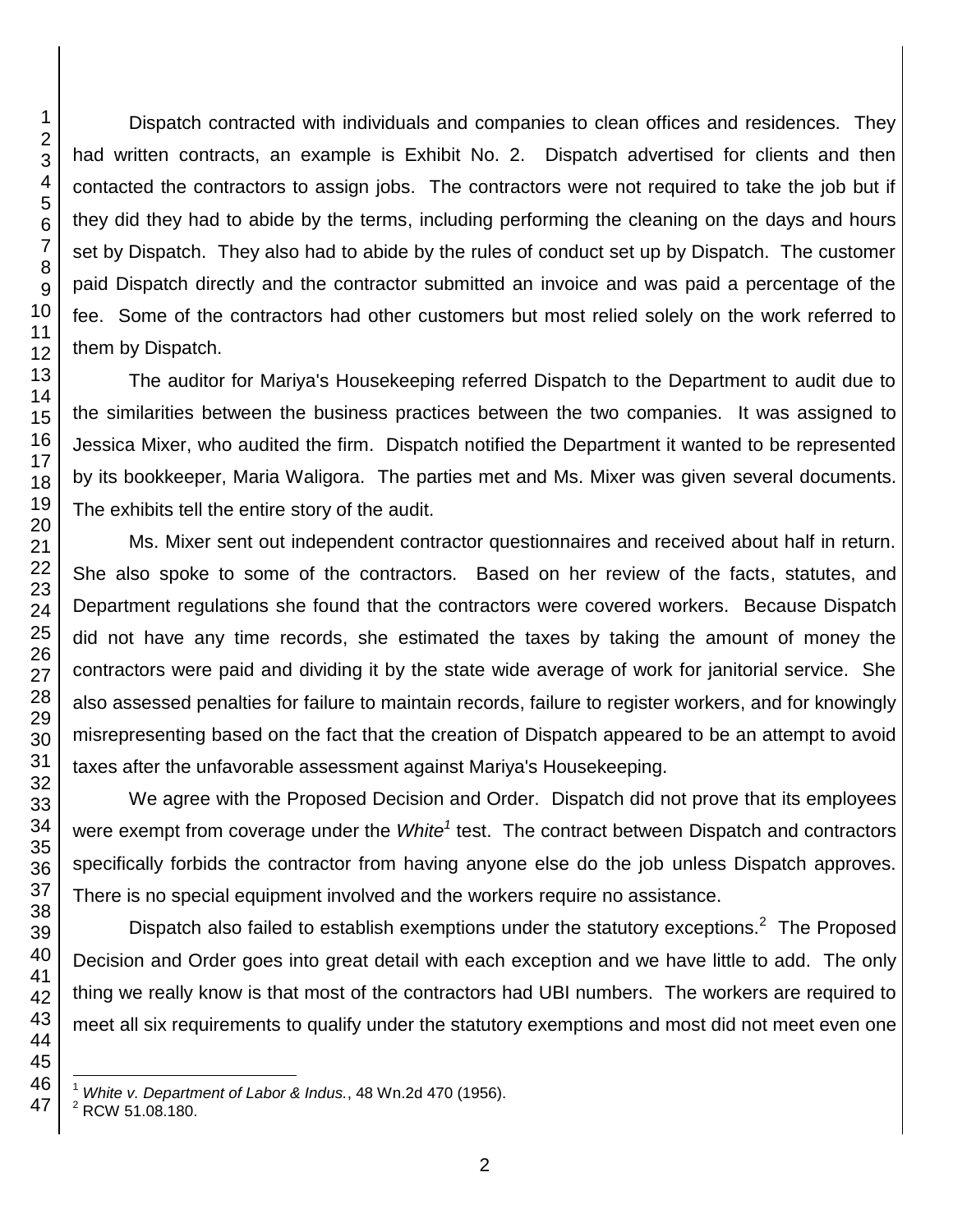requirement. The evidence demonstrates that Dispatch controlled the clients, days and hours that the offices and residences were cleaned, and how they were cleaned. Some of the contractors told the Department that they bought their cleaning products from Dispatch and that they were trained by Dispatch. Exhibit No. 1 shows that Dispatch held itself out as a cleaning company not a dispatcher and it advertised for workers to be employed as cleaners not independent contractors.

There is no evidence that any of the contractors paid any state taxes to the Department of Revenue, Employment Security or Labor and Industries. Mariya Khomlyak testified that she and her son, a part-owner of the company, cleaned offices and businesses and that they guaranteed the work of the contractors. This would mean that the contractors were not engaged in an established business independent of Dispatch. It is the same for all the exceptions.

Having decided that the contractors were covered workers the penalties for failure to register covered workers should be upheld. The penalty for failure to keep records is also justified because the company did not keep any records that the Department could use on which to base an assessment or to determine wages.

Dispatch asserts that because the Department based its misrepresentation penalties on RCW 51.48.020, the Department had the burden of proof based on clear, cogent, and convincing evidence.<sup>3</sup> The industrial appeals judge agreed but found that the company knowingly misrepresented that it had no covered workers because (1) Dispatch was established almost immediately after the assessment against Mariya's Housekeeping; and, (2) the business model for Dispatch was exactly the same as Mariya's Housekeeping, including the same income for the first quarter. We agree with the substantive part of the industrial appeals judge's proposed decision but disagree that the Department had the burden of proof.

WAC 263-12-115(2)(a) specifically states that the Department has the burden in an appeal from a Department order "that alleges fraud or willful misrepresentation." This rule applies only for appeals from orders issued under RCW 51.32.240(5). In the order in this appeal, the Department doesn't allege willful misrepresentation. There is merely a notation that a penalty is for "misrep" on the Department order. Even without the notation on the order, the burden does not shift. The

l WAC 263-12-115(2)(a).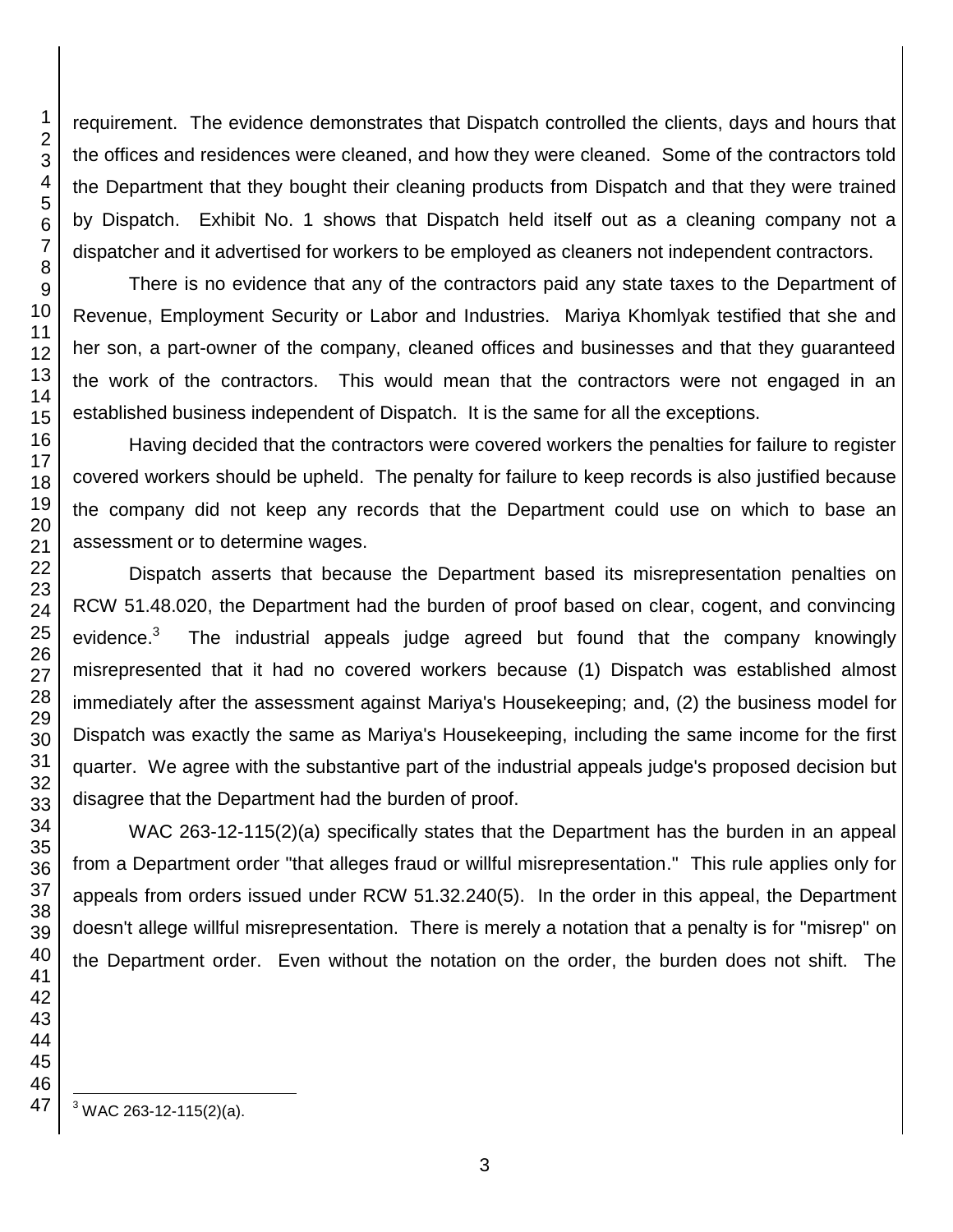burden is always on the employer in assessment appeals.<sup>4</sup> The statute states that, "The burden of proof rests upon the employer in an appeal to prove that the taxes and **penalties** assessed upon the employer in the notice of assessment are incorrect." (Emphasis added) In this case the Department assessed a penalty against Dispatch for intentionally misrepresenting employee hours and according to the plain language of the statute the burden is on Dispatch to prove otherwise.

We also note that in her pleading dated May 15, 2015, Dispatch's attorney filed both a Petition for Review and a request for an extension to file its Petition for Review to supplement the record. In a single pleading a party can request either an extension of time to file a Petition for Review **or** a Petition for Review; not both. Therefore, we have accepted the May 15, 2015 pleading as a Petition for Review and treated it as such.

## **FINDINGS OF FACT**

- 1. On April 17, 2014, an industrial appeals judge certified that the parties agreed to include the Jurisdictional History in the Board record solely for jurisdictional purposes.
- 2. The firm, Dispatch Group, Inc., (Dispatch) is a janitorial business with cleaning services provided by individuals referred to as contractors.
- 3. During the first quarter of 2011 through the second quarter of 2012, the following individuals performed janitorial services for the clients of Dispatch in exchange for remuneration: Anatoliy Pugach, Anatoliy Yurchuk, Ganna Panayiotou, Anyuta Deineka, Elvira Ortiz Alvarez, Gallina Gud, Georgina Armas, Nicolae Gruar, Svetlana Kruglova, Lyudmyla Yurchuck, Svetlana & Mykola Melnyk, Mariya Ymoshenko, Mariya Voloshchuk, Mariya Tsaruk, Nedezhda (Nadiya) Demets, Nadezhda Kapraleva, Nadiya Kuzmych, Nataliya Kuzmych, Nikolay & Tamara Yurchuk, Oksana Drebut, Oleksandr Bondarenko, Olena Tarasov, Olga Deineka, Olga Levinta, Olha Priakhina, Petro Yukhymchuk, Seghel Lesan, Svetlana Golovetskaya, Svetlana Roshchik, Svetlana Nikolayenko, Vera Georgiyevn Tokhvre, Vita Henish, Vita Mashtalyar, Elena Yan, and V&V Janitorial Services ("the custodians").
- 4. Dispatch advertised for cleaning jobs and employees and indicated, through advertisement, that it offered ongoing training for its employees. Dispatch negotiated the price of cleaning services and served as an interpreter for contractors whose native language was Russian or Ukrainian. Dispatch also required each worker to enter into a written agreement prior to engaging in cleaning for a business that (1) compelled contractors to collect money from customers and remit those funds to Dispatch along with invoices for services rendered and

l <sup>4</sup> RCW 51.48.131.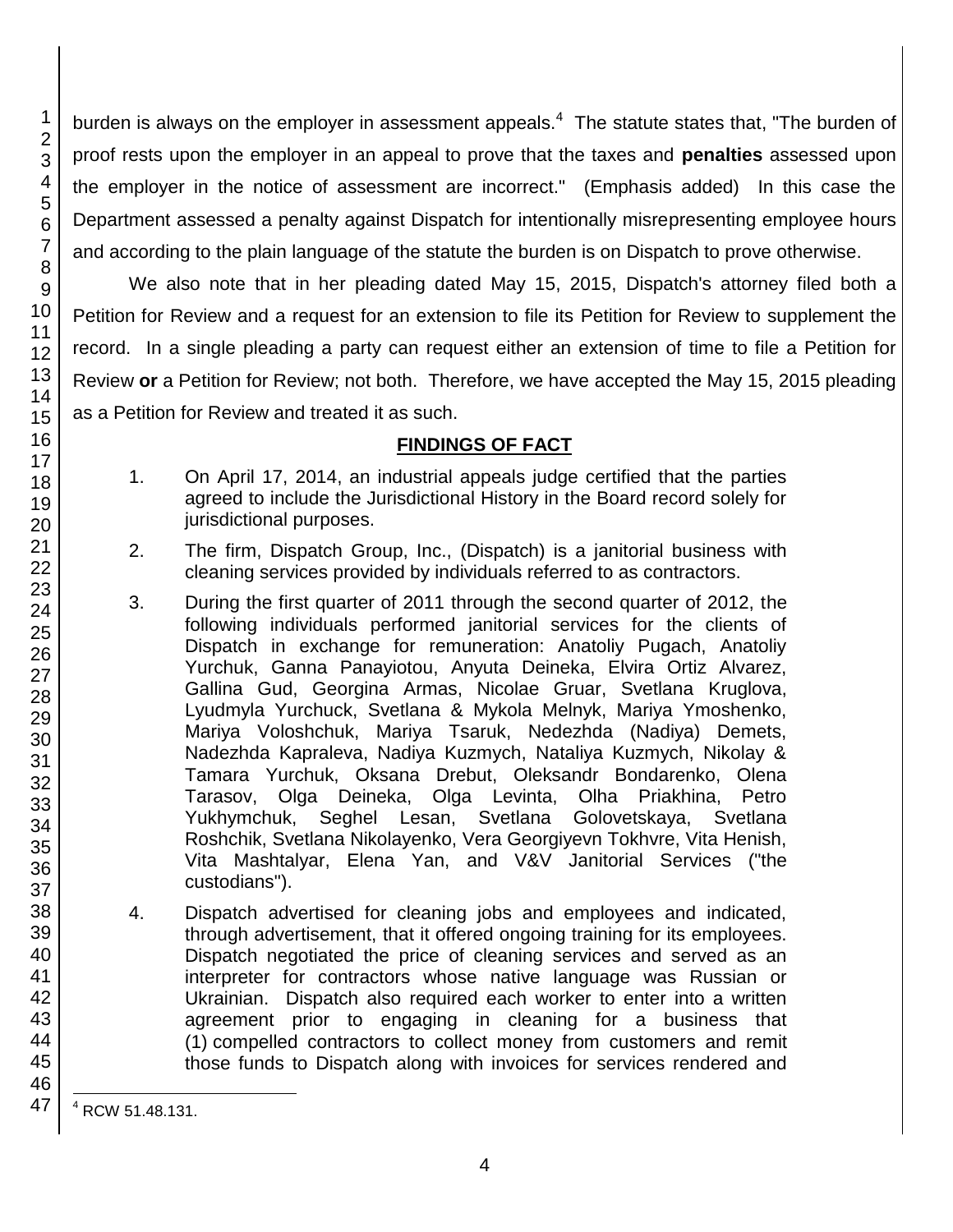(2) authorized Dispatch to pay the contractor or to withhold payment under certain conditions. The essence of the contract between Dispatch and the contractors was personal labor.

- 5. The custodians were not free from direction or control over the performance of services rendered, either under the contract of services or in fact.
- 6. The custodians did not provide service outside of the usual course of business for which the service was performed, or perform service outside of the place of business of the enterprise for which service was performed. Nor were the custodians under contract or responsible for the costs of the principal place of business from which the service was performed.
- 7. The custodians neither customarily engaged in an independently established trade, occupation, profession, or business, of the same nature as that involved in the contract of service, nor did the custodians have a principal place of business for the business being conducted that was eligible for a business deduction for the custodians' federal income tax purposes.
- 8. On the effective date of the contract of service, the custodians were responsible for filing at the next applicable filing period, both under the contract of service and in fact, a schedule of expenses with the Internal Revenue Service for the type of business the individual was conducting.
- 9. On the effective date of the contract of service, or within a reasonable period after the effective date of the contract, 20 of the 35 custodians had established an account with the Department of Revenue and other state agencies for payment of all state taxes normally paid by employers and businesses and had registered for and received a unified business identifier number from the State of Washington.
- 10. On the effective date of the contract of service, the custodians maintained separate sets of books or records that reflected all items of income and expenses of the business that the individual custodian was conducting.
- 11. Dispatch paid no industrial insurance taxes based on the work performed by custodians for the first quarter of 2011 through the second quarter of 2012.
- 12. During the first quarter of 2011 through the second quarter of 2012, Dispatch operated a janitorial business in which it negotiated contracts for cleaning with home and business owners, purchased cleaning supplies for contractors engaged in contracts, the essence of which was personal labor, and trained its contractors.
- 13. During the first quarter of 2011 through the second quarter of 2012, Dispatch failed to keep adequate records to allow for a determination of industrial insurance premiums.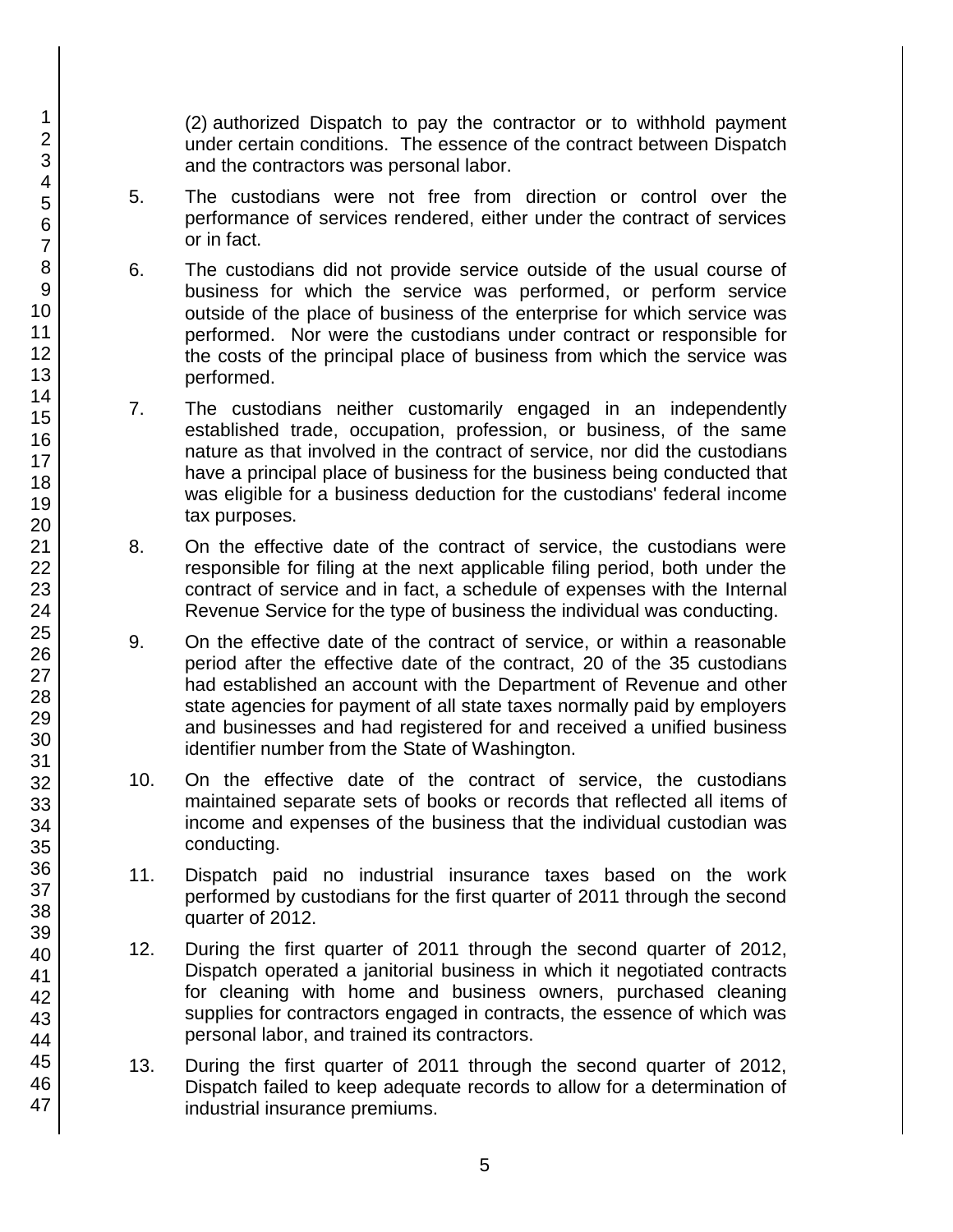- 14. As a part of its audit, the Department estimated premiums totalling \$49,440.55, and assessed a \$5,000 penalty based on Dispatch's failure to keep adequate records for the first quarter of 2011 through the second quarter of 2012.
- 15. During the first quarter of 2011 through the second quarter of 2012, Dispatch made knowing misrepresentations about premiums owed for covered workers. Mariya Khomlyak, an owner of Dispatch had been audited for a previous business, Mariya's Housecleaning, and knew or should have known about Labor and Industries' reporting and record keeping requirements.
- 16. Because of its audit of Dispatch for the first quarter of 2011 through the second quarter of 2012, the Department found that Dispatch made knowing misrepresentations about premiums owed for covered workers and was subject to a \$10,000 penalty.
- 17. Because of its audit of Dispatch for the first quarter of 2011 through the second quarter of 2012, the Department found that Dispatch was an unregistered employer subject to a maximum penalty of \$33,025.68, double the premiums it owed, but was assessed a reduced penalty of \$15,000.

### **CONCLUSIONS OF LAW**

- 1. The Board of Industrial Insurance Appeals has jurisdiction over the parties and subject matter in this appeal.
- 2. Dispatch's contractors were covered workers under RCW 51.08.180 and *White v. Department Labor & Indus.,* 48 Wn.2d 470 (1956).
- 3. Dispatch's workers were not exempt from coverage because the workers did not meet all six of the criteria set out in RCW 51.08.195.
- 4. The premiums that the Department estimated to be \$49,440.55 due for the first quarter of 2011 through the second quarter of 2012, are proper.
- 5. Dispatch's failure to maintain sufficient employment records per the requirements of Title 51 RCW and the Washington Administrative Code subjected the firm to penalties contemplated by RCW 51.48.030.
- 6. Dispatch's failure to maintain sufficient employment records bar it from questioning the correctness of any Department assessment for the relevant periods under RCW 51.48.030.
- 7. Dispatch has the burden of proof to show that it did not knowingly misrepresent its employment information concerning covered workers pursuant to RCW 51.48.131.
- 8. Dispatch knowingly misrepresented its employment information about covered workers and became subject to the penalty contemplated by RCW 51.48.020.